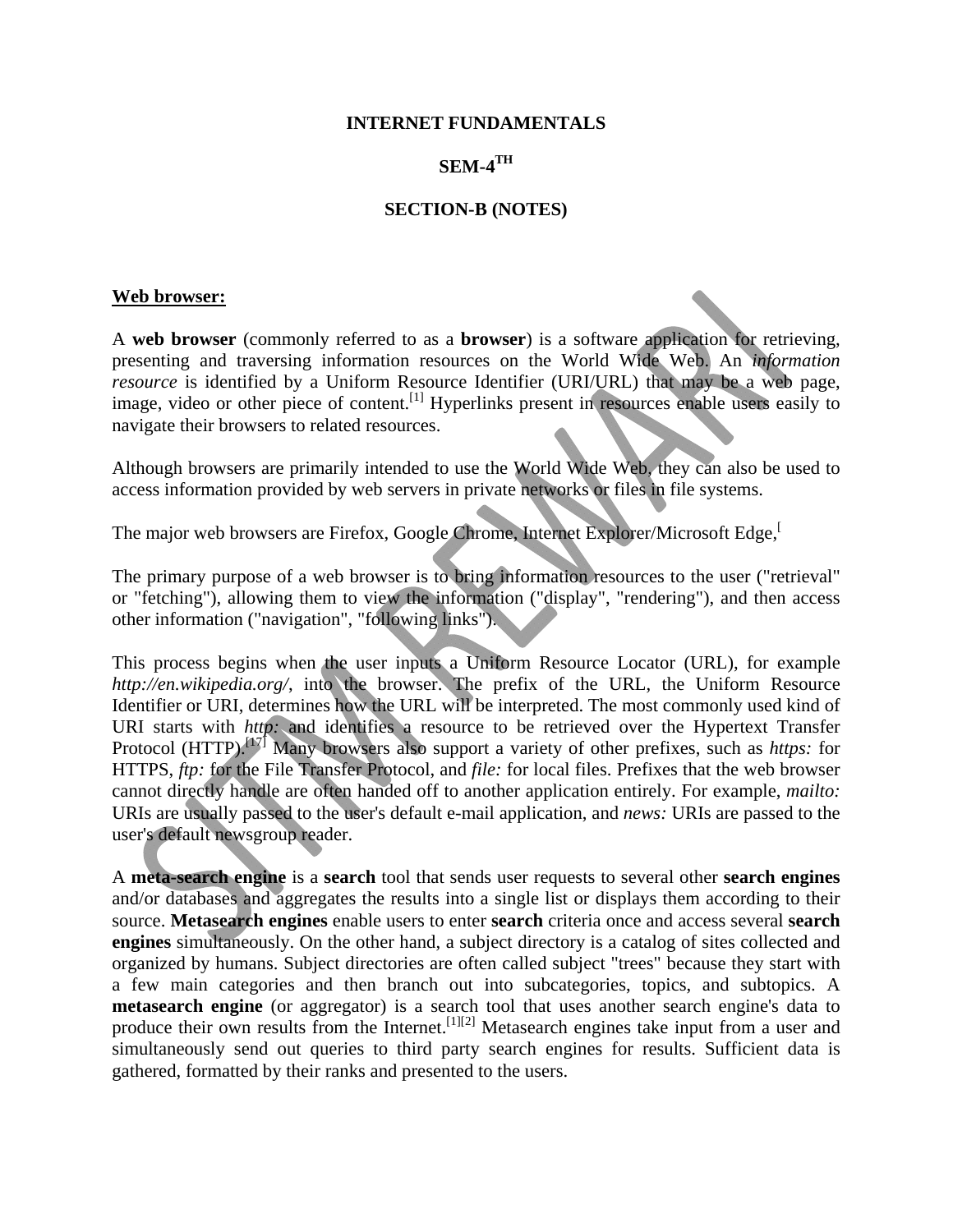However, Metasearch also has issues. Scores of websites stored on search engines are all different: this can draw in irrelevant documents. Other problems such as spamming also significantly reduce the accuracy of the search.<sup>[3]</sup> The process of fusion aims to tackle this issue and improve the engineering of a metasearch engine.<sup>[4]</sup>

There are many types of metasearch engines available to allow users to access specialised information in a particular field. These include Savvysearch engine and Metaseek engine.



## **Advantages**

By sending multiple queries to several other search engines this extends the search coverage of the topic and allows more information to be found. They use the indexes built by other search engines, aggregating and often post-processing results in unique ways. A metasearch engine has an advantage over a single search engine because more results can be retrieved with the same amount of exertion.<sup>[2]</sup> It also reduces the work of users from having to individually type in searches from different engines to look for resources.<sup>[2]</sup>

Metasearching is also a useful approach if the purpose of the user's search is to get an overview of the topic or to get quick answers. Instead of having to go through multiple search engines like Yahoo! or Google and comparing results, metasearch engines are able to quickly compile and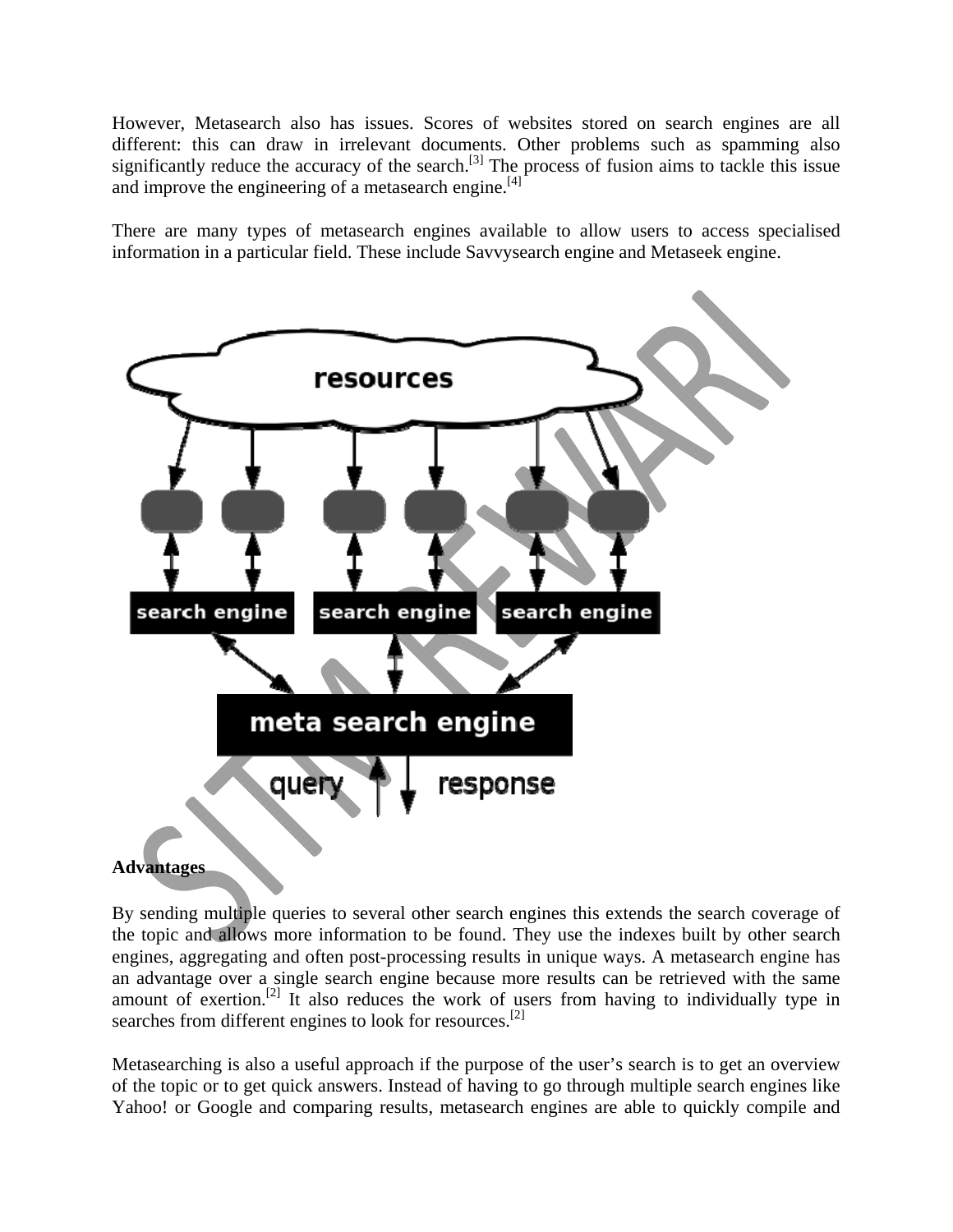combine results. They can do it either by listing results from each engine queried with no additional post-processing (Dogpile) or by analyzing the results and ranking them by their own rules

### **Disadvantages**

Metasearch engines are not capable of decoding query forms or able to fully translate query syntax. The number of links generated by metasearch engines are limited, and therefore do not provide the user with the complete results of a query.<sup>[9]</sup> The majority of metasearch engines do not provide over ten linked files from a single search engine, and generally do not interact with larger search engines for results. Sponsored webpages are prioritised and are normally displayed  $first<sup>[10]</sup>$ 

Metasearching also gives the illusion that there is more coverage of the topic queried, particularly if the user is searching for popular or commonplace information. It's common to end with multiple identical results from the queried engines. It is also harder for users to search with advanced search syntax to be sent with the query, so results may not be as precise as when a user is using an advanced search interface at a specific engine. This results in many metasearch engines using simple searching

#### **How Search Engines Work**

The term "search engine" is often used generically to describe both crawler-based search engines and human-powered directories. These two types of search engines gather their listings in radically different ways:

- They search the Internet -- or select pieces of the Internet -- based on important words.
- They keep an index of the words they find, and where they find them.
- They allow users to look for words or combinations of words found in that index.

Early search engines held an index of a few hundred thousand pages and documents, and received maybe one or two thousand inquiries each day. Today, a top search engine will index hundreds of millions of pages, and respond to tens of millions of queries per day. In this article, we'll tell you how these major tasks are performed, and how Internet search engines put the pieces together in order to let you find the information you need on the Web.

## **Telnet**

Telnet is a user command and an underlying TCP/IP protocol for accessing remote computers. Through Telnet, an administrator or another user can access someone else's computer remotely. On the Web, HTTP and FTP protocols allow you to request specific files from remote computers, but not to actually be logged on as a user of that computer. With Telnet, you log on as a regular user with whatever privileges you may have been granted to the specific application and data on that computer.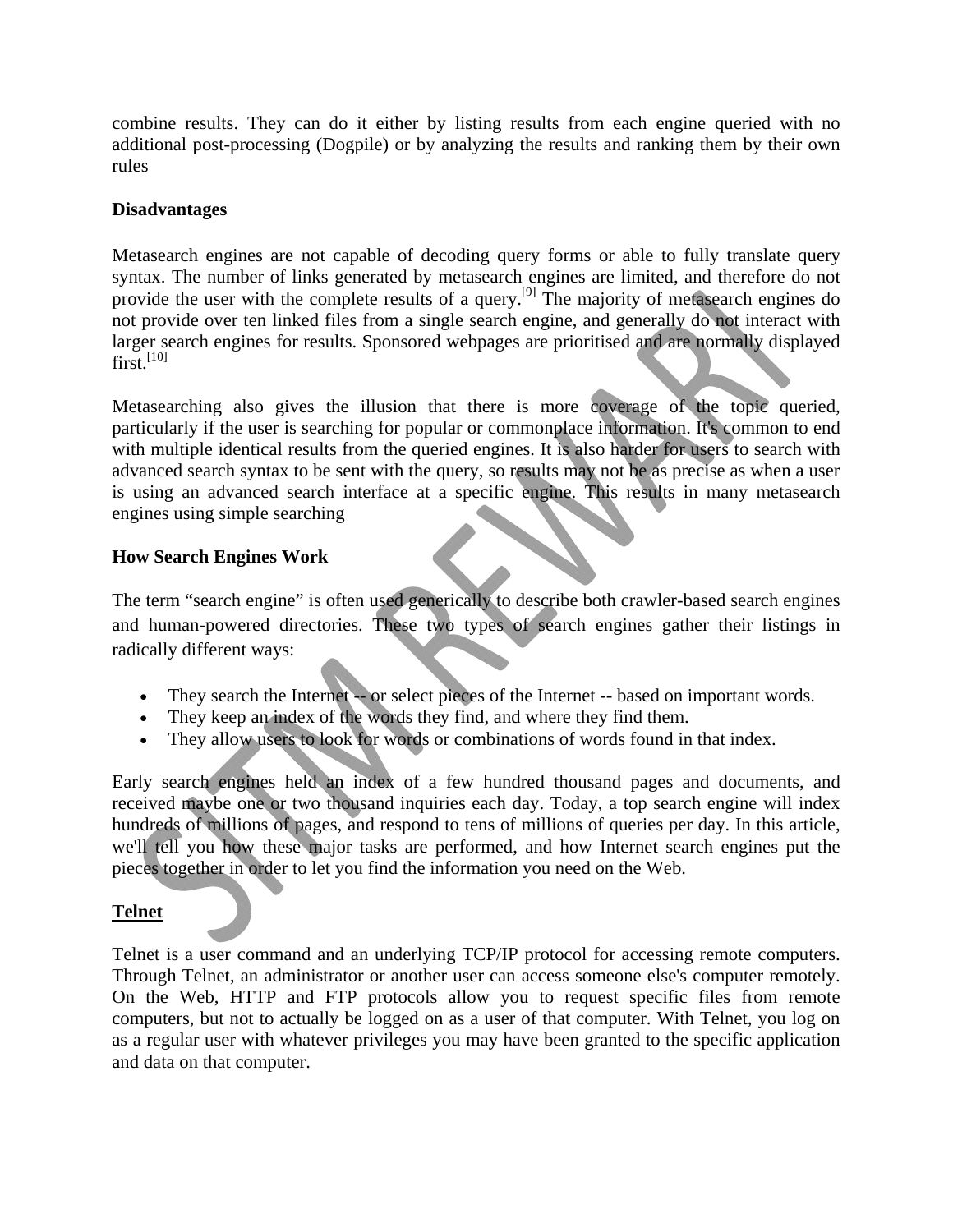Telnet is a user command and an underlying TCP/IP protocol for accessing remote computers. Through Telnet, an administrator or another user can access someone else's computer remotely. On the Web, HTTP and FTP protocols allow you to request specific files from remote computers, but not to actually be logged on as a user of that computer. With Telnet, you log on as a regular user with whatever privileges you may have been granted to the specific application and data on that computer.

A Telnet command request looks like this (the computer name is made-up):

telnet the.libraryat.whatis.edu

The result of this request would be an invitation to log on with a userid and a prompt for a password. If accepted, you would be logged on like any user who used this computer every day.

Telnet is most likely to be used by program developers and anyone who has a need to use specific applications or data located at a particular host computer.

## **File Transfer Protocol**

The **File Transfer Protocol** (**FTP**) is a standard network protocol used to transfer computer files between a client and server on a computer network.

FTP is built on a client-server model architecture and uses separate control and data connections between the client and the server.<sup>[1]</sup> FTP users may authenticate themselves with a clear-text sign-in protocol, normally in the form of a username and password, but can connect anonymously if the server is configured to allow it. For secure transmission that protects the username and password, and encrypts the content, FTP is often secured with SSL/TLS (FTPS). SSH File Transfer Protocol (SFTP) is sometimes also used instead, but is technologically different.

The first FTP client applications were command-line programs developed before operating systems had graphical user interfaces, and are still shipped with most Windows, Unix, and Linux operating systems.[2][3] Many FTP clients and automation utilities have since been developed for desktops, servers, mobile devices, and hardware, and FTP has been incorporated into productivity applications, such as web page editors



#### **Communication and data transfer**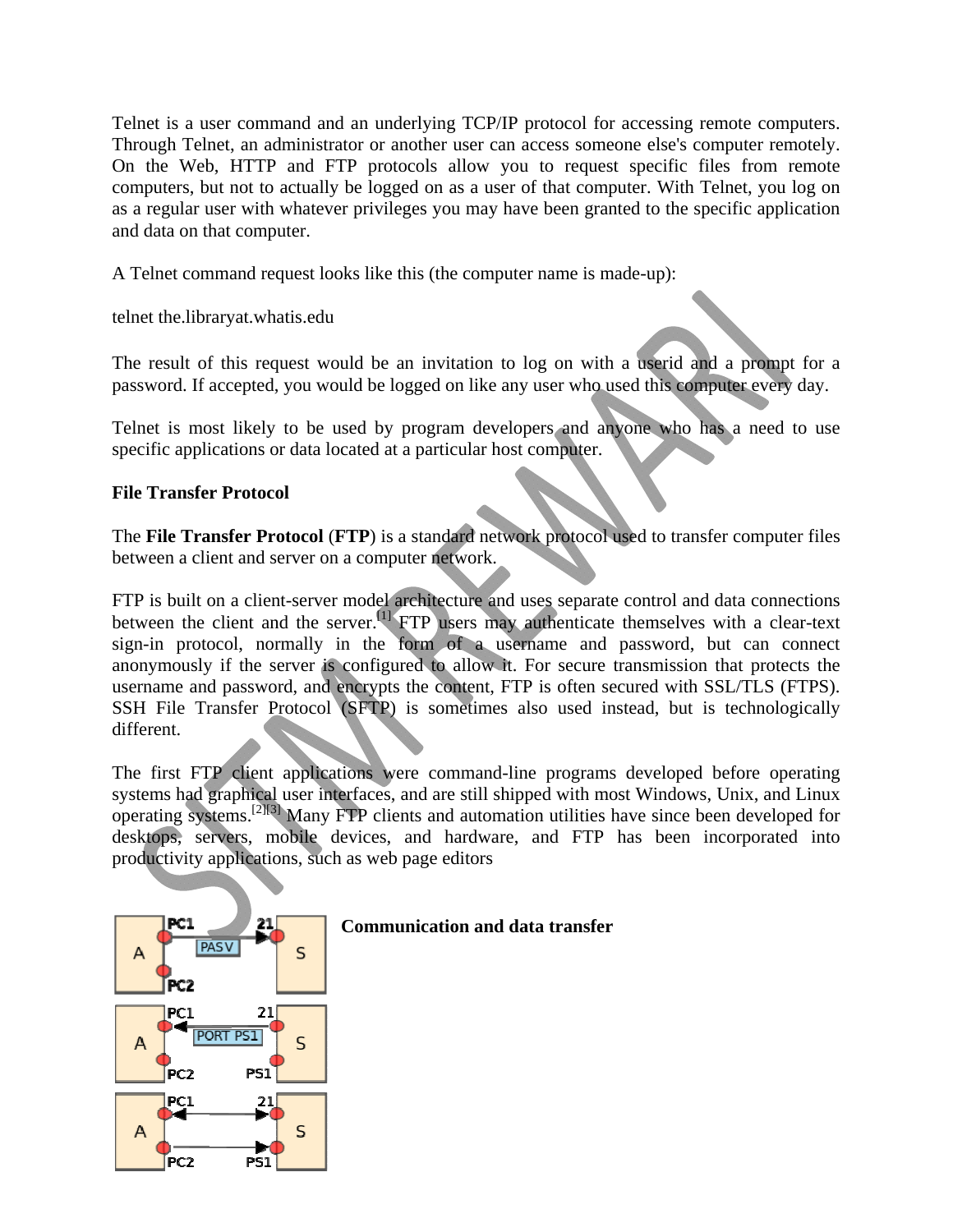Illustration of starting a passive connection using port 21

FTP may run in *active* or *passive* mode, which determines how the data connection is established.<sup>[5]</sup> In both cases, the client creates a TCP control connection from a random, usually an unprivileged, port N to the FTP server command port 21.

- In active mode, the client starts listening for incoming data connections from the server on port M. It sends the FTP command PORT M to inform the server on which port it is listening. The server then initiates a data channel to the client from its port 20, the FTP server data port.
- In situations where the client is behind a firewall and unable to accept incoming TCP connections, *passive mode* may be used. In this mode, the client uses the control connection to send a PASV command to the server and then receives a server IP address and server port number from the server,<sup>[5][6]</sup> which the client then uses to open a data connection from an arbitrary client port to the server IP address and server port number received

 File Transfer Protocol (FTP) is a standard Internet protocol for transmitting files between computers on the Internet over TCP/IP connections.

FTP is a client-server protocol that relies on two communications channels between client and server: a command channel for controlling the conversation and a data channel for transmitting file content. Clients initiate conversations with servers by requesting to download a file. Using FTP, a client can upload, download, delete, rename, move and copy files on a server. A user typically needs to log on to the FTP server, although some servers make some or all of their content available without login, also known as anonymous FTP

#### **Coast-to-Coast Surfing**

The Web provides a means of accessing an enormous collection of information, including text, graphics, audio, video, movies, and so on. One of the most exciting aspects of the Web is that information can be accessed in a nonlinear and experimental fashion. Unlike reading a book by flipping to the next page in sequential order, you can "jump" from one topic to another via hyperlinks. This nonlinear approach to information gathering, or browsing is sometimes referred to as "coast-to-coast surfing".

## **HTML**

HyperText Markup Language (HTML) is the predominant markup language for web pages. HTML elements are the basic building-blocks of web pages. HTML elements form the building blocks of all websites. HTML allows images and objects to be embedded and can be used to create interactive forms. It provides a means to create structured documents by denoting structural semantics for text such as headings, paragraphs, lists, links, quotes and other items.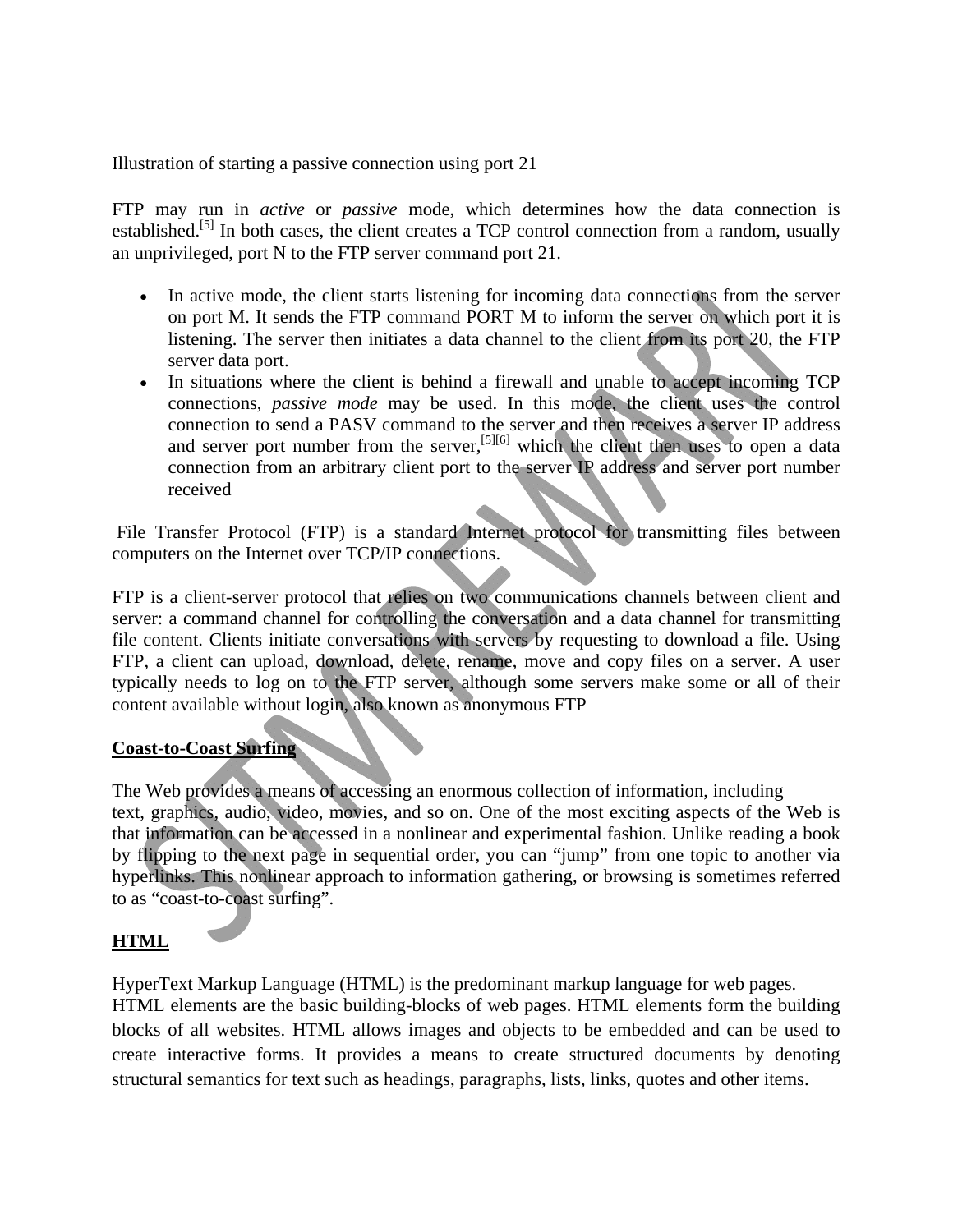#### **WEB PAGE INSTALLATION:**

In order to view web pages, one needs to install them on the Web Server. A Web Server is a program, located on a computer with internet access that responds to a browser's request for a URL.

### **WEB PAGE SETUP:**

Web pages are created with the help of HTML (Hyper Text Markup Language). The pages are set up with the help of the tags available in HTML. Some of them are:

Head tag The <HEAD> tag has no attributes. Several other tags can be included inside it. Basefont tagThe <BASEFONT> tag defines the font size to be used in the HTML document and may be included in the head of the document.

Base tag The <BASE> tag is useful for setting some global parameters of an HTML document and may be included in the head of the document. A global parameter is an attribute that has an effect on the entire document.

Meta tag The <META> tag is used to include additional information about a document and can be used to pass additional information to a browser. There is no ending for a <META> tag and a document can have multiple META tags.

#### **HTML Documents**

All HTML documents must start with a document type declaration: **<!DOCTYPE html>**.

The HTML document itself begins with **<html>** and ends with **</html>**.

The visible part of the HTML document is between <br/>**body>** and </br/>body>.

<!DOCTYPE html>

<html> <body>

 $\langle h1\rangle$ My First Heading $\langle h1\rangle$ <p>My first paragraph.</p>

</body> </html>

## **HTML Headings**

HTML headings are defined with the **<h1>** to **<h6>** tags.

 $\langle h \rangle$  defines the most important heading.  $\langle h \rangle$  defines the least important heading